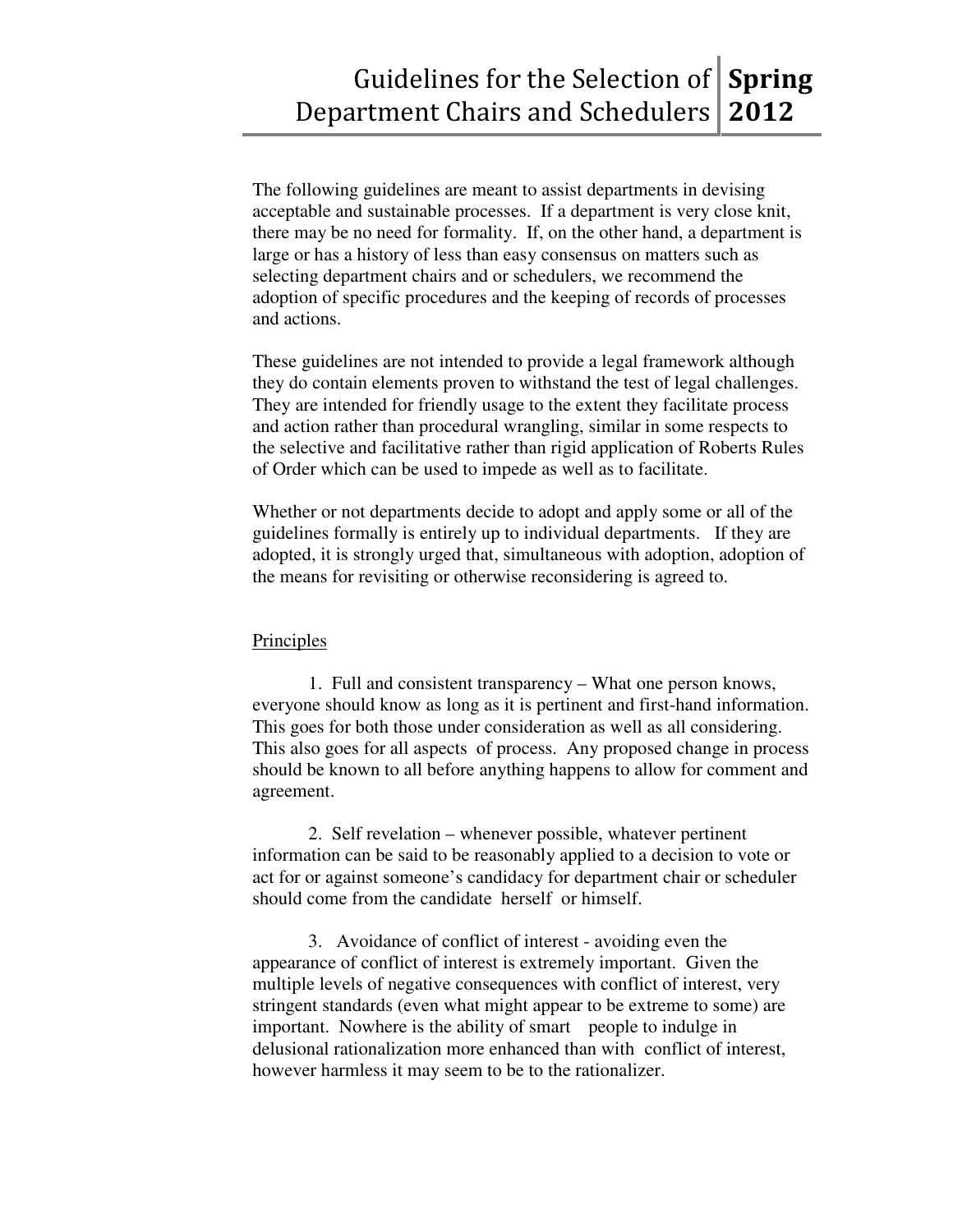4. That which is least problematic by all accounts (both in terms of process and in terms of result) which nevertheless accomplishes the basic desired goal is best.

Avoiding Conflict of Interest

- The appearance of conflict of interest may be seen as conflict of interest.
- Some departments may find that textbook authors should refrain from being schedulers of part time assignments where those assignments include the possible use of their textbook(s) or other instructional materials.
- Some departments may find that it is sufficient to have schedulers who are textbook authors remain absolutely silent about the fact that they have an applicable textbook when scheduling part time faculty

# Eligibility

For a variety of reasons, department chairs and schedulers should be full time faculty.

# Election for a specified term

- Length of term should be specified prior to first election.
- The committee recommends two year renewable terms.

### Rotation

- Rather than election, some departments my find that rotation solves multiple problems

- A rotation list is simple if done by seniority in the department

 - Each faculty member has the right to pass the task along to the next person on the list

- A provision should be made prior to implementing a rotational system regarding what to do if someone is unable to complete a turn. Completion of the preceding term and thus having all full terms start art the same time of year seems to be most satisfactory.

Majority rule

Two basic systems exist, majority of those eligible to vote and majority of those voting during a specified period of time.

Part time faculty voting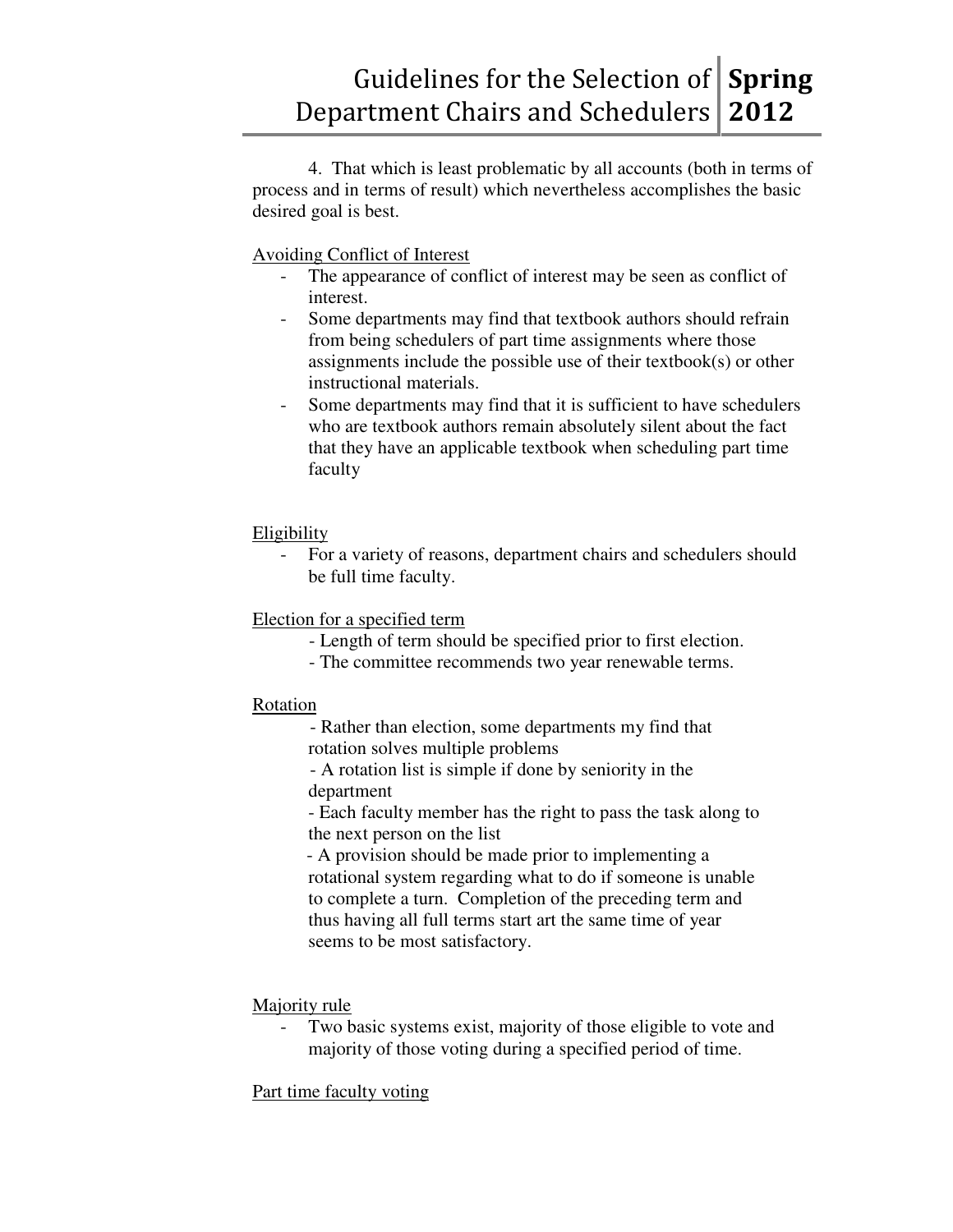- To allow part time voting or not to allow it is an important and potentially problematic question.

- As with other conflict of interest situations, every effort must be made to avoid even the appearance of conflict of interest. For example, in a contested election, no full time faculty member should speak to or otherwise contact part time faculty other than to inform them that voting will be taking place.

- Candidates for chair or scheduler positions should not contact part time faculty personally in any way.

- Notice of and other information about election should come from the department in a department approved written message .

- One simple way to allow part time participation while reducing the risk of "part timer takeover" is to require voting to be in person during a regularly scheduled department meeting.

 - If part time faculty vote, it is simplest and best for them to have a full vote.

## Past Practice

- Past practice should only be relied upon only to the extent that it is non-controversially codified or is not a matter of controversy. in the first place.

 -If what is past practice becomes a matter of controversy and there is no or insufficient codification, starting from scratch may be the only lasting solution.

# Voting Procedures

- Contested elections should be done by secret ballot with some agreed upon person from outside the department collecting and tabulating the votes. On line or electronic mail voting would be examples of this only as long as the person receiving and tabulating is not from the department. - A perceived necessity of secret balloting may be a barometer of the departmental culture and may indicate that other aspects of departmental affairs should be codified.

### Potential Role of the Professional Relations Committee

The Professional Relations Committee is prepared to assist with examining the culture of a department and to make recommendations on any aspect of selection desired by the department but neither seeks nor has the authority to determine